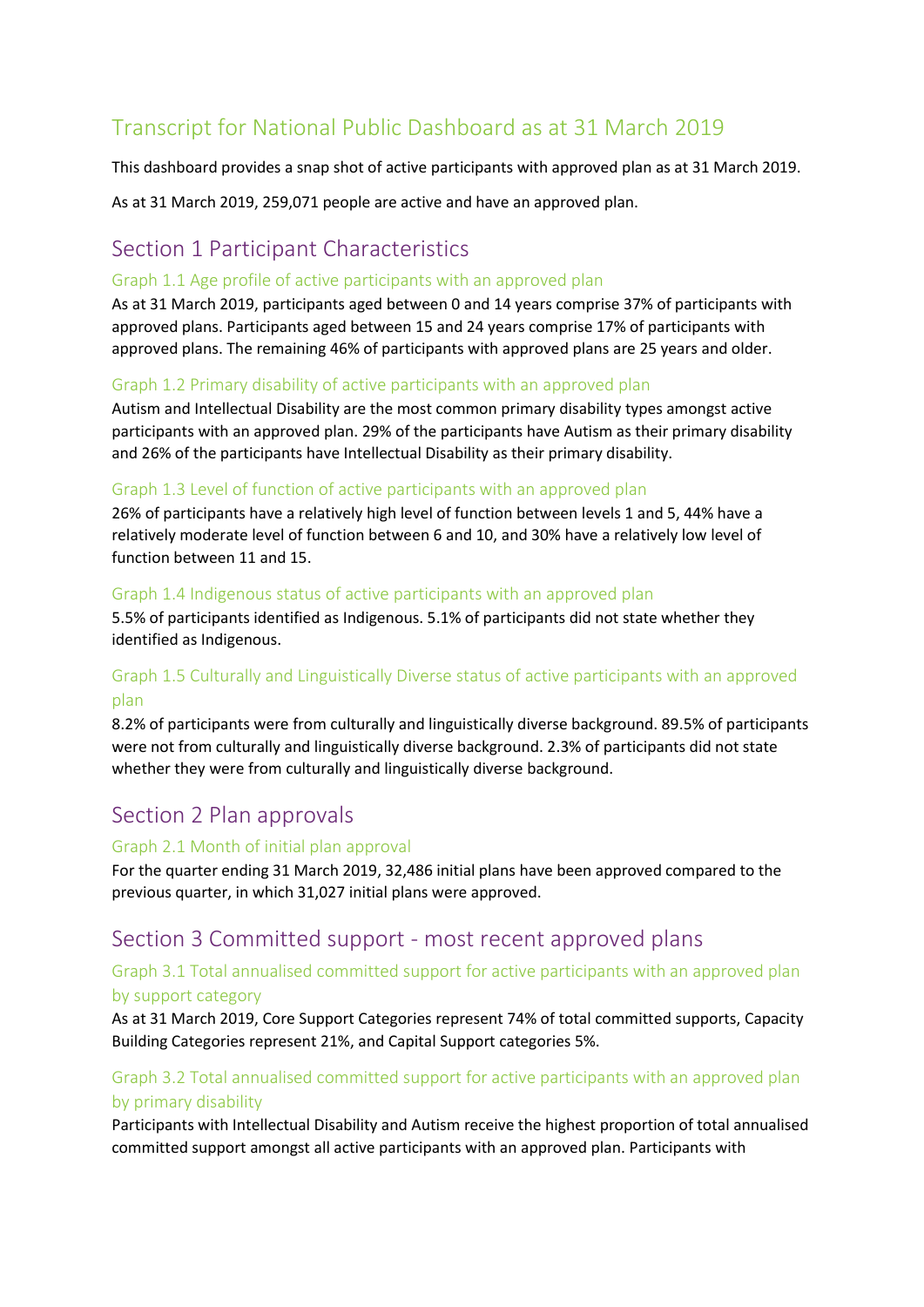Intellectual Disability receive 38% of the total committed supports, while participants with Autism received 16% of the total committed supports.

## Graph 3.3 Total annualised committed support for active participants with an approved plan by age group

The 0 to 14, 15 to 24, and 25+ age groups represent 12%, 17% and 71% respectively of total committed supports.

## Graph 3.4 Total annualised committed support for active participants with a function score and an approved plan by level of function

Participants with level of function between 11 and 15 have relatively lower function or a higher level of disability, and they receive 59% of total committed supports. Participants with level of function between 6 and 10 have a relatively moderate level of function or disability, and they receive 33%. Participants with a level of function between 1 and 5 have relatively high level of function or a low level of disability, and they receive 8% of total committed supports.

# Section 4. Annualised committed support - most recent approved plans

### Graph 4.1 Distribution of active participants with an approved plan by annualised committed support band

As at 31 March 2019, 15% of active participants with approved plans have annualised committed supports in the range \$10,001-\$15,000, 15% in the range \$50,001-\$100,000, and 14% in the range \$30,001-\$50,000.

## Graph 4.2 Average annualised committed support for active participants with an approved plan by primary disability

Participants with a primary disability of Spinal Cord Injury receive the highest amount of average annualised committed support, and participants with a primary disability of Cerebral Palsy receive the second highest amount of average annualised committed support.

## Graph 4.3 Average annualised committed support for active participants with an approved plan by age group

Participants in the 45 to 54 years age group receive the highest amount of average annualised committed support, and the 35 to 44 years age group receive the second highest amount of average annualised committed support.

## Graph 4.4 Average annualised committed support for active participants with a function score and an approved plan by level of function

The average annualised committed support for participants with relatively high functional capacity (corresponding to a level of function between 1 and 5) is \$18,095, whereas the average annualised committed support for participants with relatively low functional capacity (corresponding to a level of function between 11 and 15) is \$118,537.

## Section 5. Providers

#### Graph 5.1 Registered providers by entity type

As at 31 March 2019, there are 20,208 registered providers, 9,117 are Sole Traders and 11,091 are Organisations.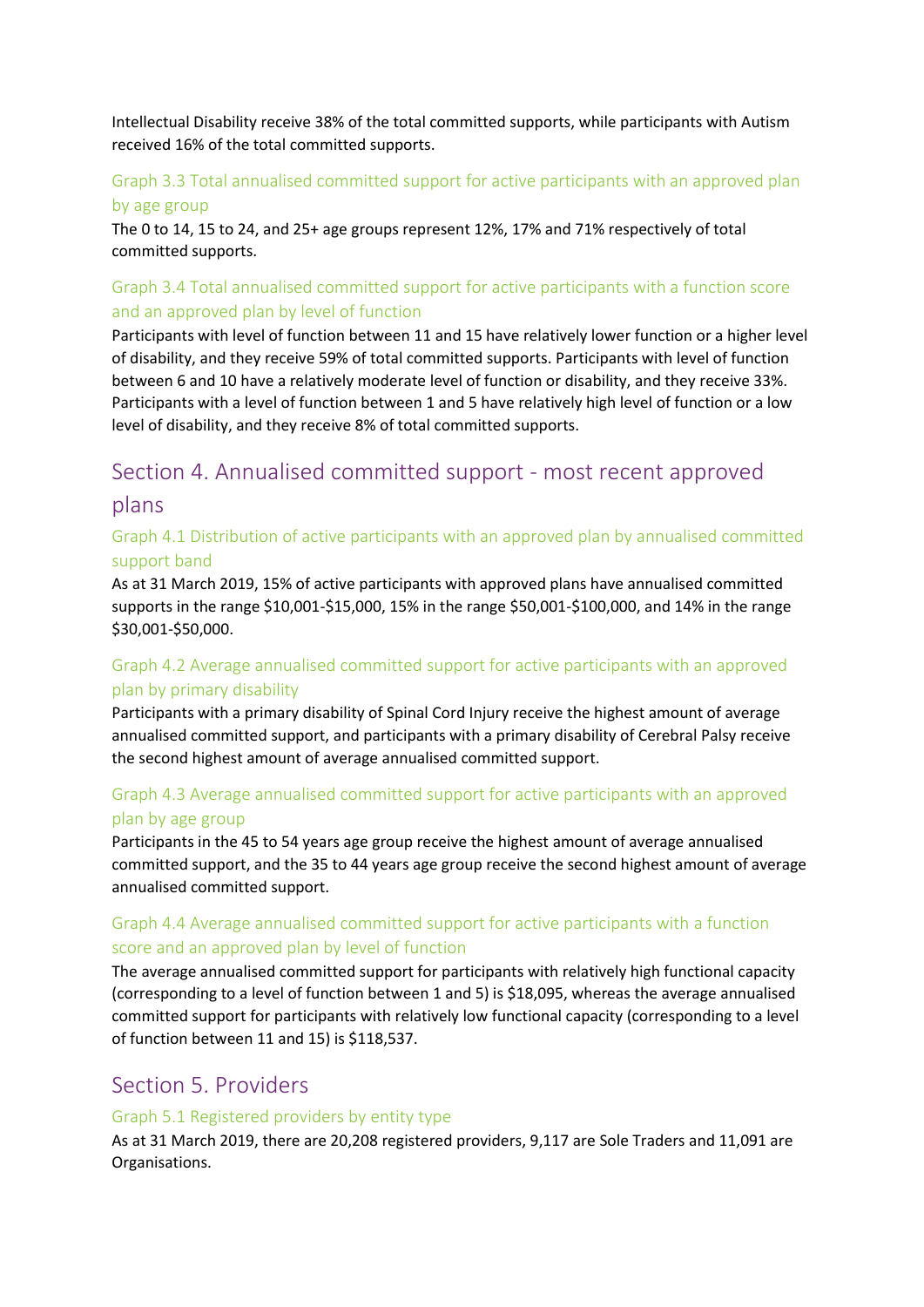#### Table 5.2 Registered providers by registration group

The most common registration groups are Therapeutic Supports (9,636 providers registered), followed by Household Tasks (5,883 providers registered) and Assist-Travel/Transport (4,334 providers registered).

# Section 6. Participants and carers outcomes and support packages by participant age group

Participants and carers outcome indicators reported are from baseline outcomes data collected on participants when they receive their initial plan. Outcomes data was collected using the Short Form Outcomes Framework (SFOF) questionnaires. Participants with an initial plan approved during the period between 1 July 2016 and 31 March 2019 are included.

## Participant age group: birth to before starting school Description of key participant outcome domains:

Outcome statements for children aged 0-6 years (or school entry):

1. Children gain functional, developmental and coping skills that are appropriate to their ability and circumstances / specialist services

- 2. Children show evidence of self-determination in their everyday lives
- 3. Children participate meaningfully in family life
- 4. Children participate meaningfully in community life

## Graph 6.1 Selected participant outcome indicators from participants aged between birth and before starting school

For participants age 0 to before starting school: 67% of parents or carers have concerns in 6 or more areas; 71% say their child is able to tell them what he or she wants; 63% of children can make friends outside family; 53% of children participate in age appropriate community, cultural or religious activities; and 63% of children are welcomed or actively included.

#### Description of key carer outcome domains:

Outcome statements for families / carers of children with disability aged 0-6 years:

- 1. Families know their rights and advocate effectively for their children
- 2. Families feel supported
- 3. Families are able to gain access to desired services, programs, and activities in their community
- 4. Families help their children develop and learn
- 5. Families enjoy health and wellbeing

#### Graph 6.3 Selected carer outcome indicators from participants aged 0 to 14 years

For carers of participants starting school to 14: 23% receive Carer Payment; 53% receive Carer Allowance; 47% work in a paid job; 40% say they (and their partner) are able to work as much as they want; 78% are able to advocate for their child; 44% have friends and family they see as often as they like; 85% feel confident in supporting their child's development; and 72% rate their health as good, very good or excellent.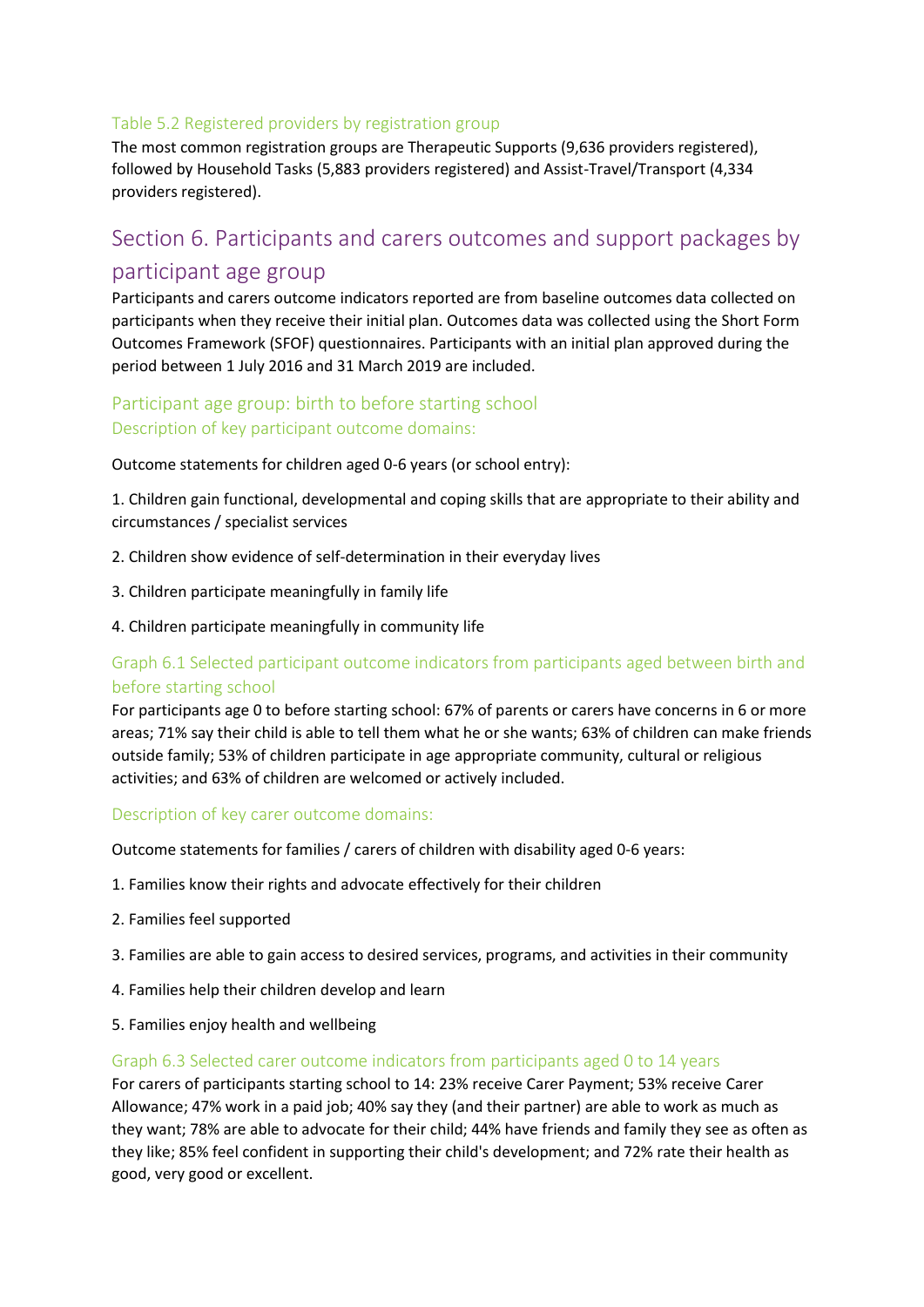## Graph 6.5 Distribution of active participants with an approved plan by level of function for age 0 - 6 years

For the 0 to 6 years age group, 57% of participants have a relatively high level of function or low level of disability and 20% have a relatively low level of function or high level of disability.

#### Graph 6.6 Distribution of active participants with an approved plan by primary disability for aged 0 - 6 years

36% of participants have Autism in the 0 to 6 years age group, while 29% have Developmental delay and 10% have Global developmental delay.

## Graph 6.7 Distribution of active participants with an approved plan by annualised committed support band for ages 0 - 6 years

The largest proportion of participants in the 0 to 6 years age group have annualised supports in the \$10,001-\$15,000 range (42% of participants in the age group), followed by \$15,001-\$20,000 (26% of participants in the age group) and \$5,001-\$10,000 (13% of participants in the age group).

#### Graph 6.8 Total annualised committed support for active participants with an approved plan by support category for aged 0 - 6 years

Capacity Building - Daily Activities is the support category receiving the most committed supports (82% of the total annualised committed support for the age group), followed by Core - Daily Activities (6%) and Capital - Assistive Technology (5%).

### Participant age group: starting school to age 14 Description of key participant outcome domains:

Outcome statements for children aged 7 (or school entry) to 14 years:

1. Children gain functional, developmental and coping skills that are appropriate to their ability and circumstances / specialist services

- 2. Children show evidence of self-determination in their everyday lives
- 3. Children participate meaningfully in family life
- 4. Children participate meaningfully in community life

#### Graph 6.9 Selected participant outcome indicators from participants between starting school and aged 14

For the 7 to 14 years age group: 28% of children are developing functional, learning and coping skills appropriate to their ability and circumstances; 41% are becoming more independent; 12% spend free time with friends without an adult present; 65% have a genuine say in decisions about themselves; 60% attend school in a mainstream class; 61% make friends with people outside the family; 35% spend time after school and on weekends with friends or in mainstream programs; and 75% are welcomed or actively included.

Description of key carer outcome domains:

Outcome statements for families / carers of children with disability aged 7 to 14 years:

- 1. Families know their rights and advocate effectively for their children
- 2. Families feel supported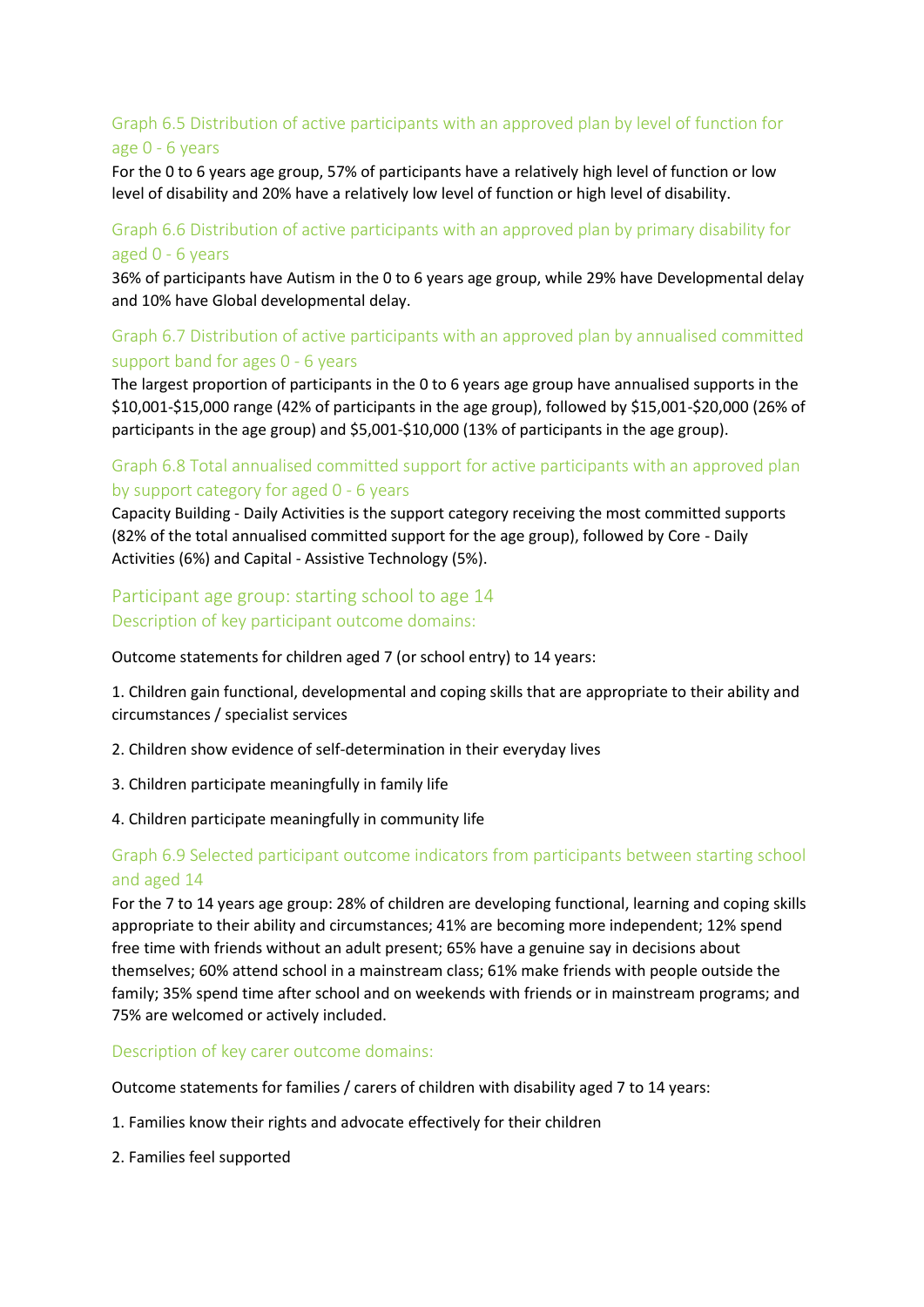- 3. Families are able to gain access to desired services, programs, and activities in their community
- 4. Families help their children develop and learn
- 5. Families enjoy health and wellbeing

#### Graph 6.11 Selected carer outcome indicators from participants aged 0 to 14 years

23% receive Carer Payment; 53% receive Carer Allowance; 47% work in a paid job; 40% say they (and their partner) are able to work as much as they want; 78% are able to advocate for their child; 44% have friends and family they see as often as they like; 85% feel confident in supporting their child's development; and 72% rate their health as good, very good or excellent.

#### Graph 6.13 Distribution of active participants with an approved plan by level of function for age 7 to 14 years

For the 7 to 14 years age group, 37% of participants have a relatively high level of function or low level of disability and 24% have a relatively low level of function or high level of disability.

### Graph 6.14 Distribution of active participants with an approved plan by primary disability for age 7 to 14 years

62% of participants have Autism in the 7 to 14 years age group, while 18% have Intellectual Disability and 5% have Cerebral Palsy.

#### Graph 6.15 Distribution of active participants with an approved plan by annualised committed support band for age 7 to 14 years

The largest proportion of participants in the 7 to 14 years age group have annualised supports in the \$5,001-\$10,000 range (30% of the participants in the age group), followed by \$10,001-\$15,000 (27%) and \$15,001-\$20,000 (13%).

## Graph 6.16 Total annualised committed support for active participants with an approved plan by support category for age 7 to 14 years

Capacity Building - Daily Activities is the support category receiving the most committed supports (44% of the total annualised committed support for the age group), followed by Core - Daily Activities (23%) and Core - Social and Civic (10%).

## Participant age group: age 15 to 24 Description of key participant outcome domains:

The adult framework consists of 8 participant domains:

- 1. Choice and control
- 2. Daily living activities
- 3. Relationships
- 4. Home
- 5. Health and wellbeing
- 6. Lifelong learning
- 7. Work
- 8. Social, community and civic participation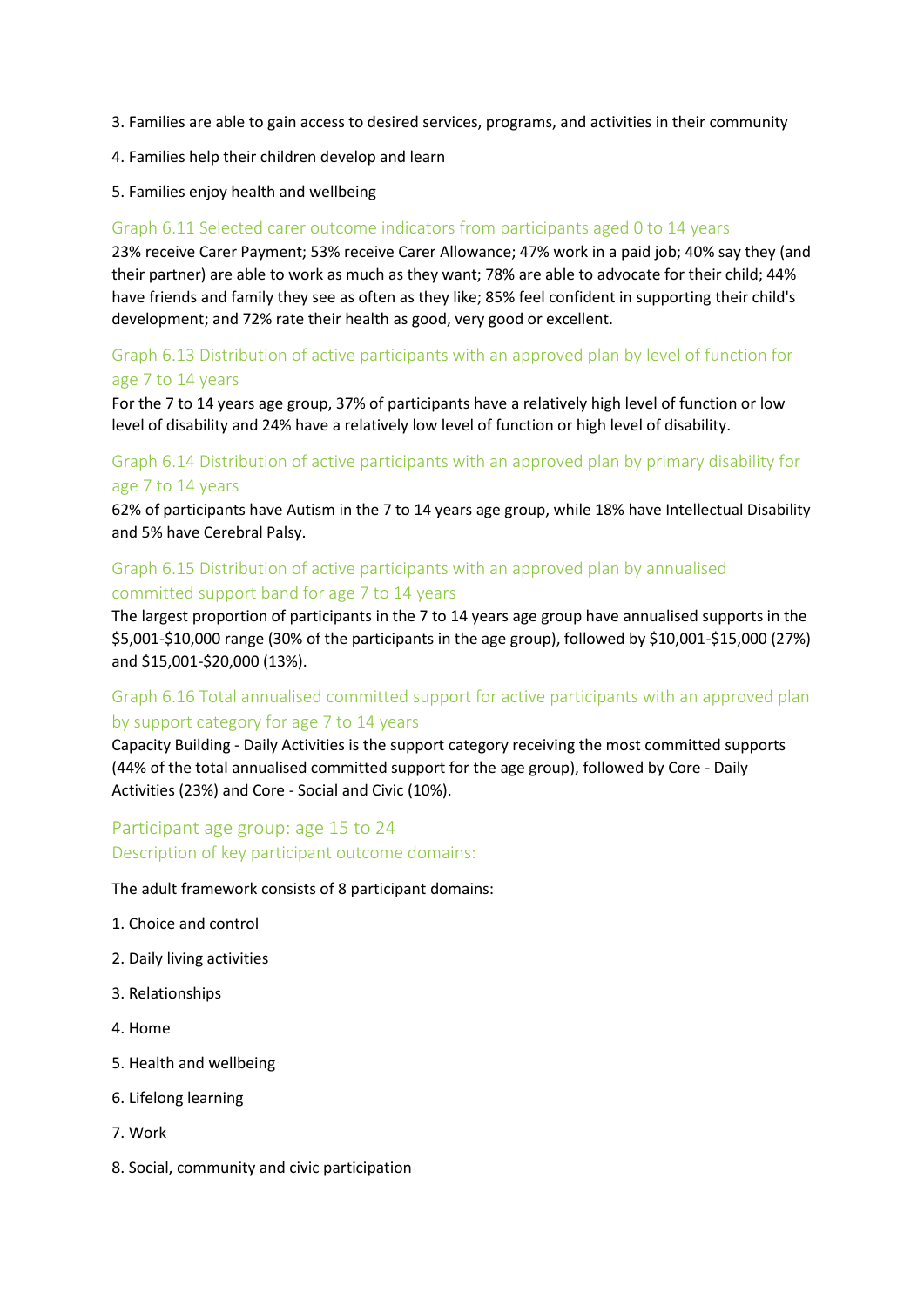#### Graph 6.17 Selected outcome indicators from participants aged 15 to 24

For the 15 to 24 years age group: 36% are happy with the level of independence/control they have now; 43% choose what they do each day; 21% were given the opportunity to participate in a selfadvocacy group meeting; 81% want more choice and control in their life; 31% have no friends other than family or paid staff; 81% are happy with their home; 85% feel safe or very safe in their home; 68% rate their health as good, very good or excellent; 69% did not have any difficulties accessing health services; 29% currently attend or previously attended school in a mainstream class; 17% have a paid job; 13% volunteer; and 34% were actively involved in a community, cultural or religious group in the last year.

#### Description of key carer outcome domains:

Outcome statements for families / carers of participants aged 15 to 24 years:

- 1. Families know their rights and advocate effectively for their young person with disability
- 2. Families have the support they need to care
- 3. Families are able to gain access to desired services, programs, and activities in their community
- 4. Families help their young person become independent
- 5. Families enjoy health and wellbeing

#### Graph 6.19 Selected outcome indicators from carers of participants aged 15 to 24

28% receive Carer Payment; 52% receive Carer Allowance; 49% work in a paid job; 46% are able to work as much as they want; 72% are able to advocate for their family member; 43% have friends and family they see as often as they like; 42% know what their family can do to enable their family member with disability to become as independent as possible; and 61% rate their health as good, very good or excellent.

#### Graph 6.21 Distribution of active participants with an approved plan by level of function for age 15 to 24 years

For the 15 to 24 years age group, 20% of participants have a relatively high level of function or low level of disability and 32% have a relatively low level of function or high level of disability.

### Graph 6.22 Distribution of active participants with an approved plan by primary disability for age 15 to 24 years

41% of participants have Autism in the 15 to 24 years age group, while 39% have Intellectual Disability and 6% have Cerebral Palsy.

#### Graph 6.23 Distribution of active participants with an approved plan by annualised committed support band for age 15 to 24 years

The largest proportion of participants in the 15 to 24 years age group have annualised supports in the \$30,001-\$50,000 range (20% of the participants in the age group), followed by \$50,001-\$100,000 (19%) and \$10,001-\$15,000 (10%).

#### Graph 6.24 Total annualised committed support for active participants with an approved plan by support category for age 15 to 24 years

Core - Daily Activities is the support category receiving the most committed supports (42%), followed by Core - Social and Civic (26%) and Capacity Building - Daily Activities (11%).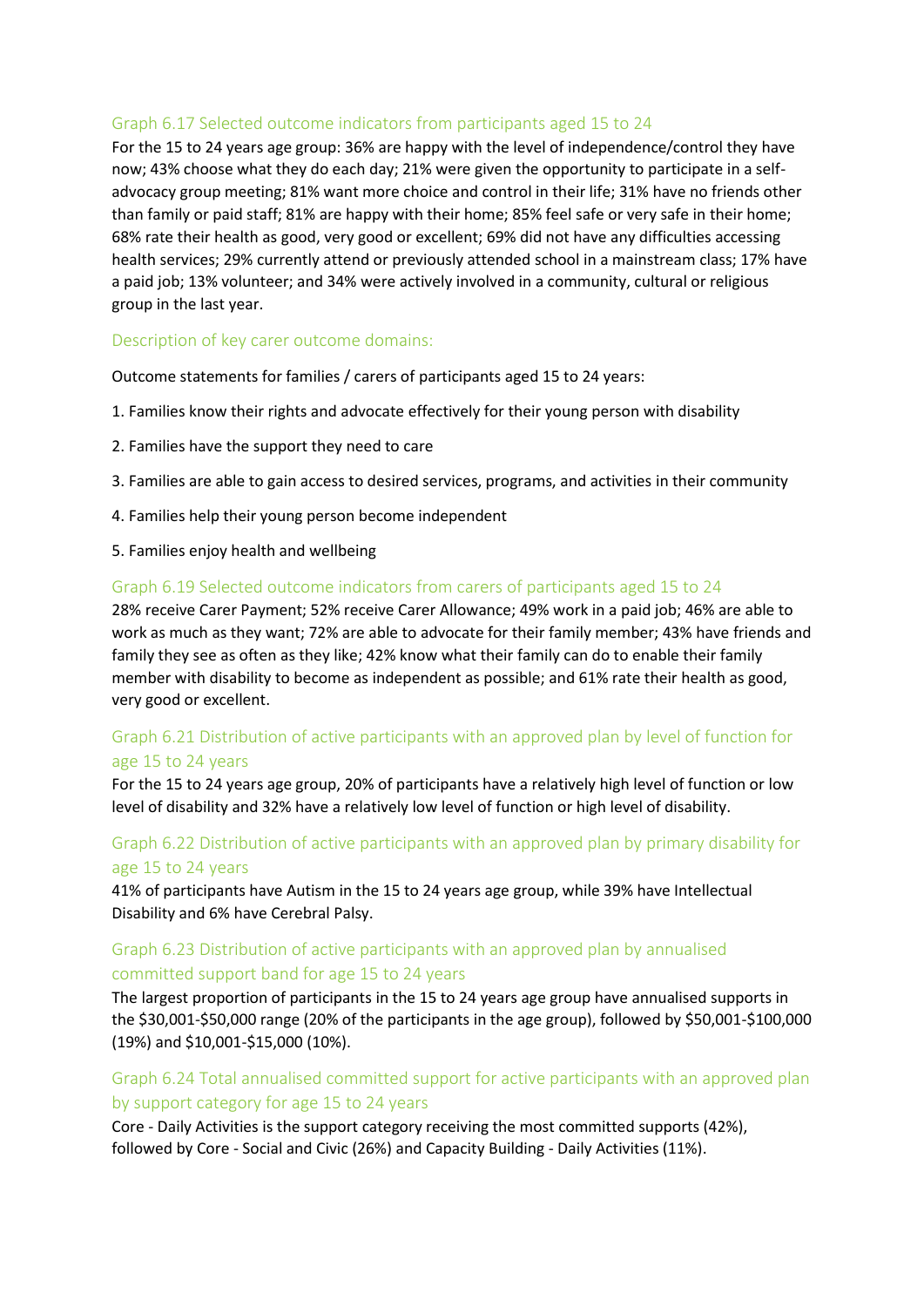## Participant age group: age 25 and plus Description of key participant outcome domains:

#### The adult framework consists of 8 participant domains:

- 1. Choice and control
- 2. Daily activities
- 3. Relationships
- 4. Home
- 5. Health and wellbeing
- 6. Lifelong learning
- 7. Work
- 8. Social, community and civic participation

#### Graph 6.25 Selected outcomes indicators from participants aged 25 and plus

For the 25 years and older age group: 64% choose what they do each day; 28% were given the opportunity to participate in a self-advocacy group meeting; 77% want more choice and control in their life; 28% have no friends other than family or paid staff; 74% are happy with their home; 75% feel safe or very safe in their home; 47% rate their health as good, very good or excellent; 66% did not have any difficulties accessing health services; 12% participate in education, training or skill development; of those receiving education, training or skill development, 50% receive it in mainstream settings; 35% were unable to do a course or training they wanted to do in the last 12 months; 24% have a paid job; 12% volunteer; and 37% were actively involved in a community, cultural or religious group in the last year.

#### Description of key carer outcome domains:

The adult framework consists of 5 family / carer domains:

- 1. Families know their rights and advocate effectively for their family member with disability
- 2. Families have the support they need to care
- 3. Families are able to gain access to desired services, programs, and activities in their community
- 4. Families have succession plans
- 5. Families enjoy health and wellbeing

#### Graph 6.27 Selected outcome indicators from carers of participants aged 25 and plus

24% receive Carer Payment; 38% receive Carer Allowance; 35% work in a paid job; 59% are able to work as much as they want; 69% are able to advocate for their family member; 48% have friends and family they see as often as they like; 39% have made plans for when they are no longer able to care for their family member with disability; and 59% rate their health as good, very good or excellent.

#### Graph 6.29 Distribution of active participants with an approved plan by level of function for age 25+ years

For the 25 years and older age group, 13% of participants have a relatively high level of function or low level of disability and 36% have a relatively low level of function or high level of disability.